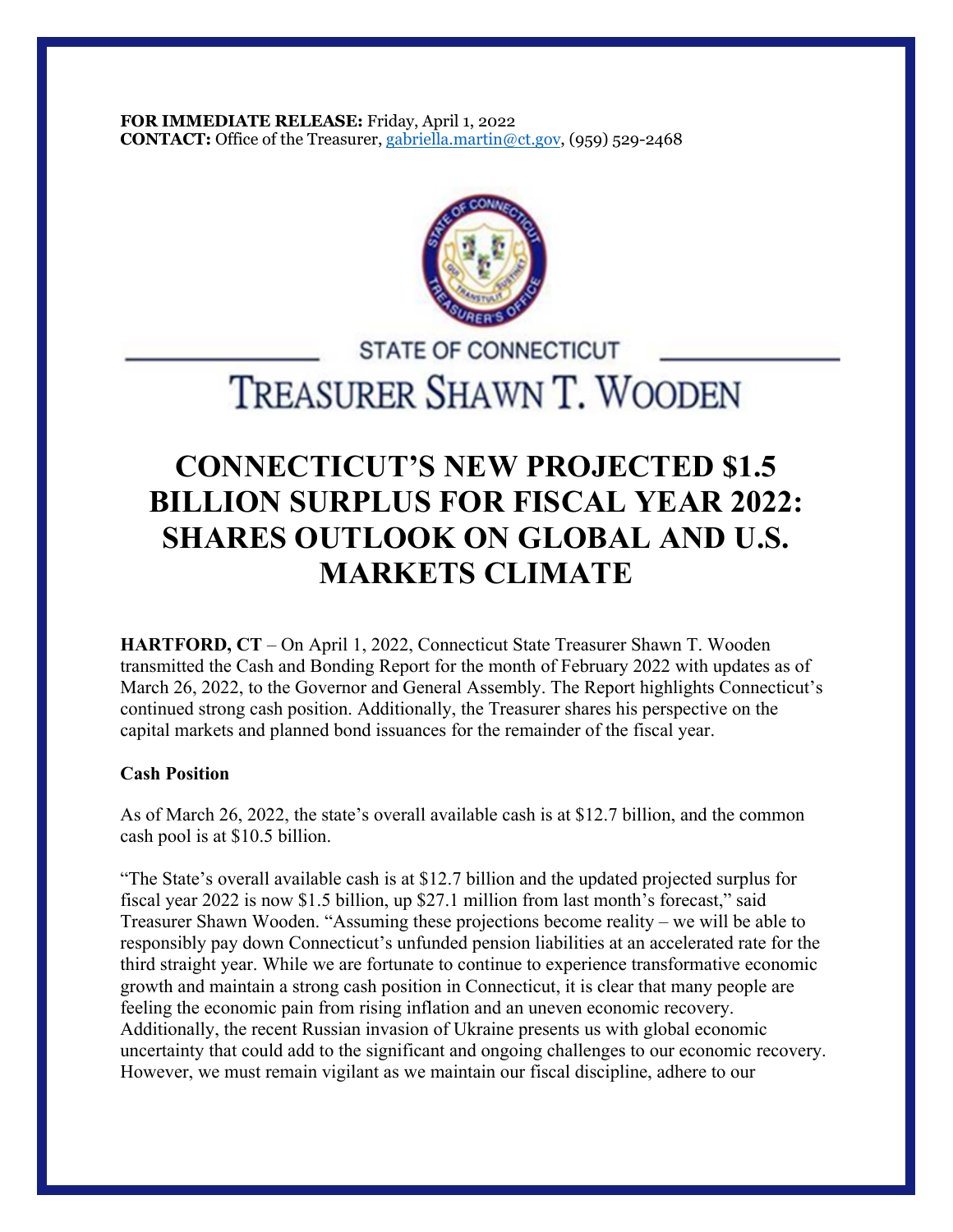established and smart financial policies, and continue working to foster an economy that works for all of Connecticut's families."

The state's common cash pool contains operating cash in many funds and accounts. The cash is pooled in order to make the most effective and efficient use of aggregate balances and to allow positive balances in one fund to temporarily offset negative balances in other funds. Bank balances are consolidated daily. Funds that are not projected to be immediately needed to fund disbursements are collectively managed in various short-term investments or bank accounts that earn interest to successfully meet projected cash flows. No temporary transfers from bond proceeds investment accounts have been made since December 2017.

## **Capital Markets**

March proved to be a month of significant changes within the financial markets. A confluence of factors created uncertainty about the direction of interest rates, global GDP growth, the trajectory of inflation, and the response to inflationary pressures. Chief among these factors were continued Russian aggression in Ukraine, the impact of sanctions on Russian finance and exports, and the change to monetary policy within the United States.

The continuation of Russia's war with Ukraine resulted in a swift global reaction comprised of sanctions by countries and private corporations. The reduction in Russian and Ukrainian exports have led to significant increases in the prices of commodities as the two countries are top exporters of nickel, aluminum, platinum, palladium, corn, wheat, and fertilizer. As the combined production and export of commodities by these countries has been dramatically reduced, prices have increased leading to higher costs for the end products.

Consumer prices, as measured by the Consumer Price Index (CPI) year-over-year change, rose to 7.9 percent in February from 7.5 percent a month earlier, and the CPI excluding food and energy rose to 6.4 percent from 6.0 percent a month earlier.

On March 16th, the Federal Open Market Committee (FOMC) of the Federal Reserve Bank announced an increase in the federal funds rate. The increase in the rate from zero to 25 basis points (0.25 percent) is the first increase since March of 2020. As part of their statement on the change, the FOMC stated that it "anticipates that ongoing increases in the target range will be appropriate," and their projections (also released as part of their decision) showed the federal funds rate increasing to approximately 1.9 percent during calendar year 2022, with seven participants expecting the rate to be above two percent. Additionally, the FOMC expects to begin reducing the Federal Reserve's balance sheet at upcoming meetings.

Due to the market's aversion to inflation, the magnitude of the expected increases in the federal funds rate, and the geopolitical uncertainty, capital markets were mixed during the month. Risk assets such as equities and high yield fared better than fixed income due to optimism about a resolution to the conflict in Ukraine. While equities (as measured by the Russell 3000 index) were down slightly more than 4 percent by mid-month, the market rebounded, gaining approximately 9 percent due to optimism that the conflict would subside in the near-term. This performance was also reflected in global equities (as measured by the MSCI All Country World Index) as the index rose 3.6 percent during the month. Investment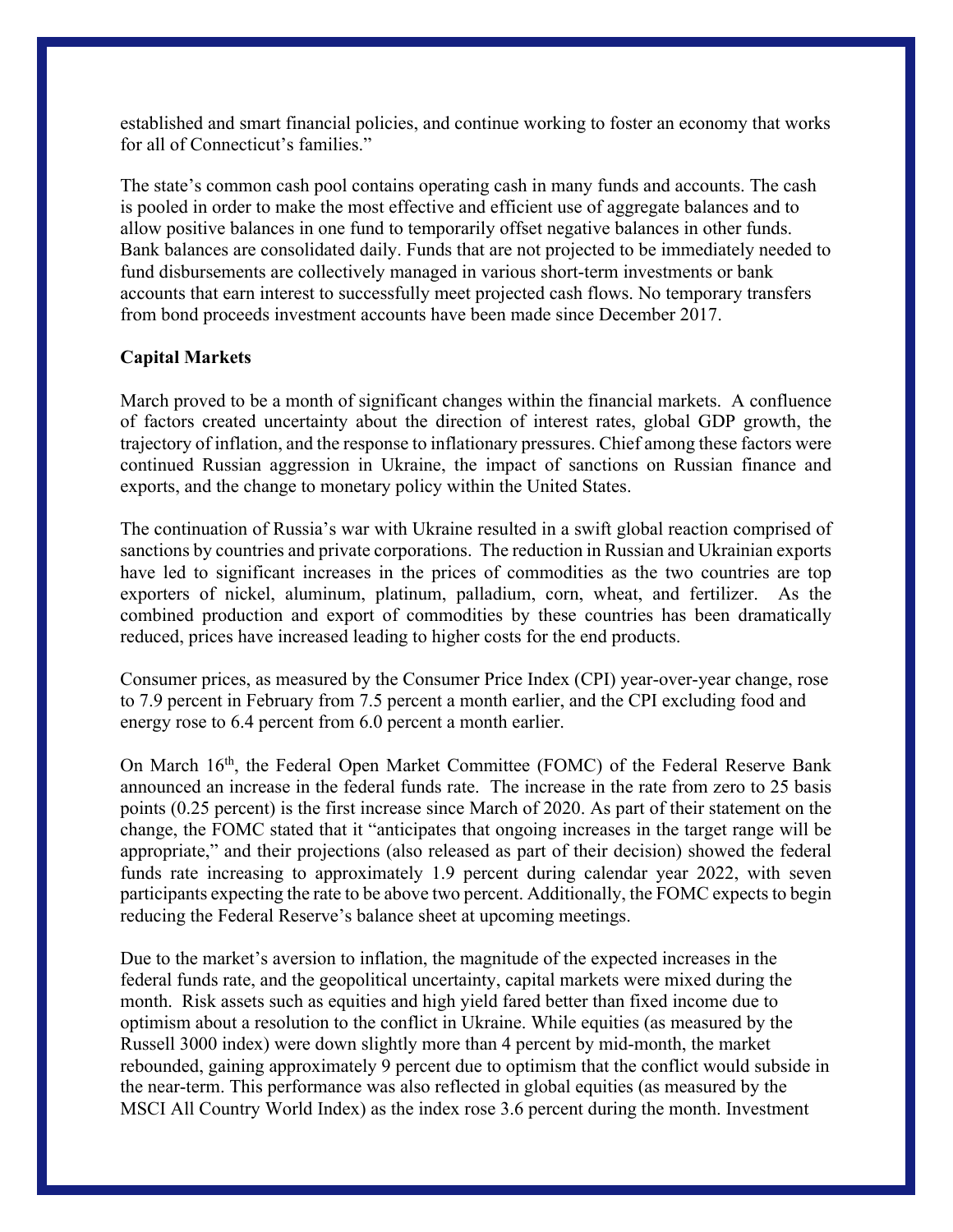grade fixed income did not fare as well during the month as inflation and the change in monetary policy weighed heavily on this segment of the market. During the month, the yield on the ten-year U.S. Treasury note increased by 50 basis points (0.50 percent) to 2.33 percent. The magnitude of the increase in interest rates resulted in a decline in the Bloomberg US Aggregate Bond Index of 2.84 percent and a decline in the Bloomberg Corporate High Yield Index of 1.20 percent.

| <b>Asset Class Returns</b> |                               |                              |                |          |                   |
|----------------------------|-------------------------------|------------------------------|----------------|----------|-------------------|
|                            |                               |                              | <b>MTD</b>     | QTD      | <b>Fiscal YTD</b> |
| <b>Asset Class</b>         | <b>Strategy</b>               | Index                        | <b>Returns</b> | Return   | Return            |
| Equity                     | <b>US Equity</b>              | Russell 3k (broad)           | 3.24%          | $-5.28%$ | 2.88%             |
| Equity                     | <b>US Equity</b>              | <b>S&amp;P 500</b>           | 3.71%          | $-4.60%$ | 5.96%             |
| Equity                     | Global Equity                 | <b>MSCI ACWI Index</b>       | 3.59%          | -3.99%   | $-2.69%$          |
| Equity                     | <b>Emerging Market Equity</b> | <b>MSCI Emerging Mkt IMI</b> | $-1.07%$       | $-6.11%$ | 1.27%             |
| <b>Fixed Income</b>        | Core Fixed                    | <b>BBG/Barc Agg</b>          | $-2.84%$       | -6.00%   | -5.89%            |
| <b>Fixed Income</b>        | <b>Global Fixed</b>           | BBG/Barc Global Agg (UH)     | $-3.26%$       | $-6.36%$ | $-7.74%$          |
| <b>Fixed Income</b>        | High Yield                    | <b>BBG/Barc HY Credit</b>    | $-1.20%$       | $-4.89%$ | $-3.50%$          |
| <b>Fixed Income</b>        | <b>Emerging Mkt Bonds</b>     | <b>JPM EMBI (UH)</b>         | $-0.62%$       | $-8.81%$ | $-10.37%$         |
| <b>Real Estate</b>         | <b>Real Estate</b>            | <b>MSCI US REIT</b>          | 6.49%          | -4.06%   | 12.19%            |

## **Periodic returns of the various asset classes:**

#### **February Month-to-Date returns of the various asset classes:**

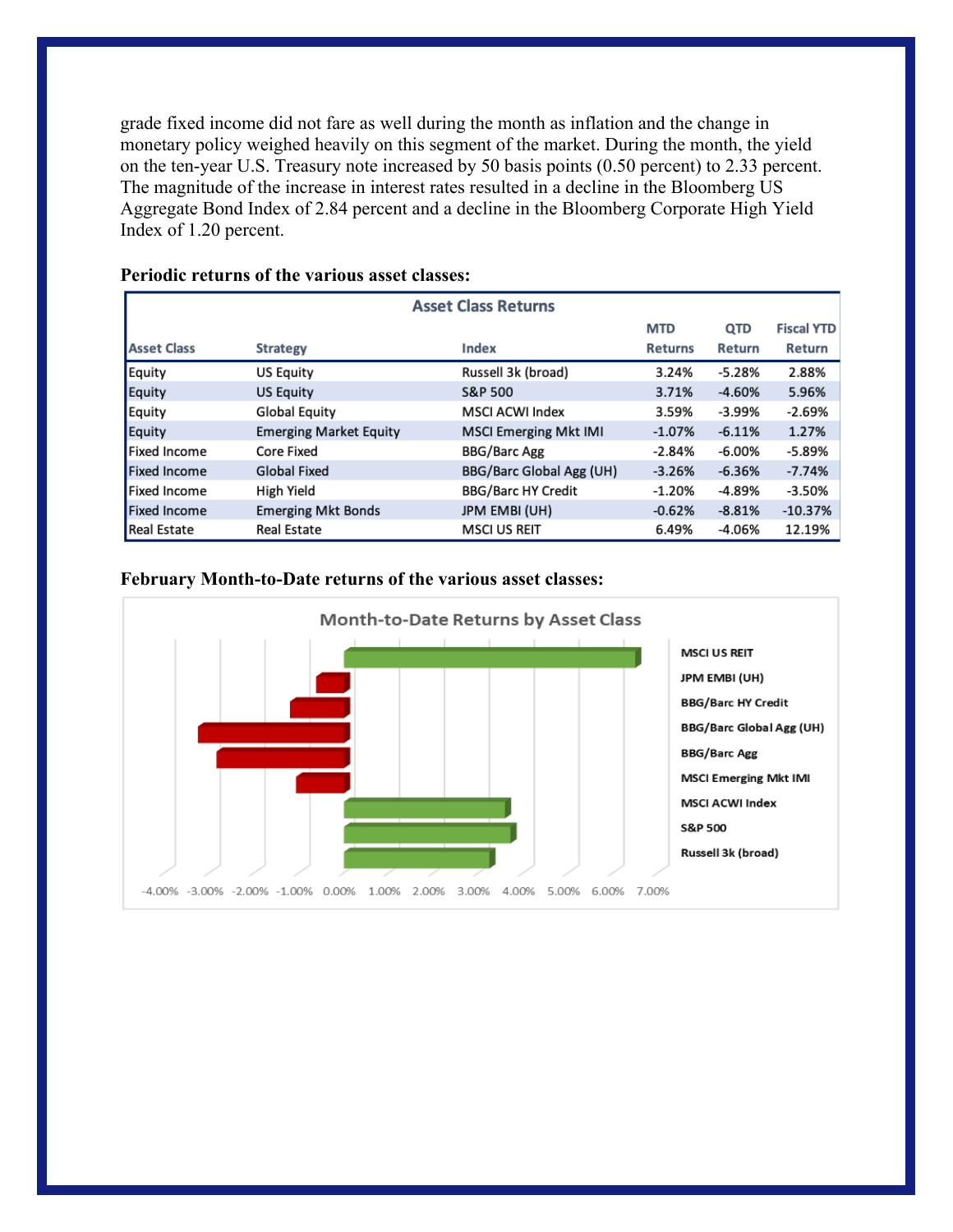

*Citation: Graphs and charts are attributable to Bloomberg LP.*

## **Bond Issuance Schedule**

## **Treasurer Wooden plans to complete two bond transactions before the end of fiscal year 2022:**

- The first bond transaction was sold this week for \$227 million of the University of Connecticut, General Obligation Debt Service Commitment Bonds. These bonds will fund capital improvements and are tentatively expected to close later this month.
- The second bond transaction is scheduled for May/June of 2022 and is for \$500 million of General Obligation Bonds to be issued in series as taxable and tax-exempt bonds. These bonds will fund a variety of capital improvements and grant programs across the state. In addition, we expect to refund some existing General Obligation bond for debt service savings depending on market conditions. This bond issue was approved by the State Bond Commission during their meeting on December 21, 2021.

###

#### **About the Office of the State Treasurer**

Under the leadership of Connecticut's State Treasurer Shawn T. Wooden, the Office of the Treasurer is dedicated to safeguarding taxpayers' dollars and the state's financial resources while maximizing returns, minimizing risks, and operating at the highest professional and ethical standards. Through receiving, investing, and disbursing, the Office continues to enhance the State's fiscal stability, financial literacy, college and disability savings, and its approach to leveraging business partnerships to combat social issues such as gun violence, climate change, and equal opportunities in economic growth. Learn more about the Office of the Treasurer here and follow along on Facebook, Instagram, and Twitter.